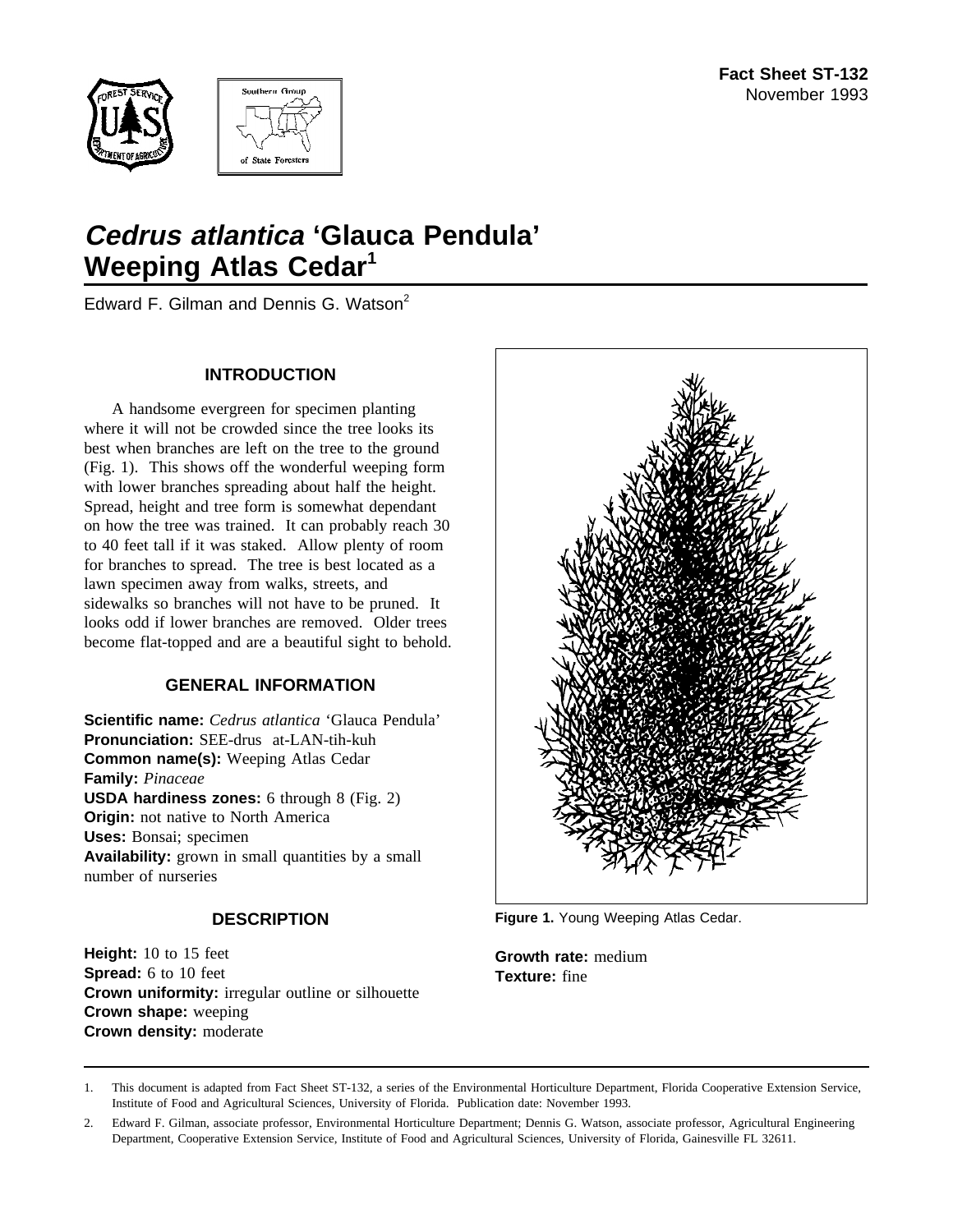

**Figure 2.** Shaded area represents potential planting range.

### **Foliage**

**Leaf arrangement:** spiral (Fig. 3) **Leaf type:** simple **Leaf margin:** entire **Leaf shape:** needle-like (filiform) **Leaf venation:** parallel Leaf type and persistence: evergreen; needle leaf evergreen **Leaf blade length:** less than 2 inches Leaf color: blue or blue-green; green **Fall color:** no fall color change **Fall characteristic:** not showy

## **Flower**

**Flower characteristics:** inconspicuous and not showy; spring flowering

# **Fruit**

**Fruit shape:** oval **Fruit length:** 3 to 6 inches **Fruit covering:** dry or hard **Fruit color:** brown

**Fruit characteristics:** does not attract wildlife; no significant litter problem; showy

# **Trunk and Branches**

**Trunk/bark/branches:** droop as the tree grows, and will require pruning for vehicular or pedestrian clearance beneath the canopy; not particularly showy; should be grown with a single leader; no thorns **Pruning requirement:** requires pruning to develop strong structure **Breakage:** resistant **Current year twig color:** brown; green **Current year twig thickness:** medium

## **Culture**

Light requirement: tree grows in part shade/part sun; tree grows in full sun Soil tolerances: clay; loam; sand; slightly alkaline; acidic; well-drained **Drought tolerance:** high **Aerosol salt tolerance:** moderate